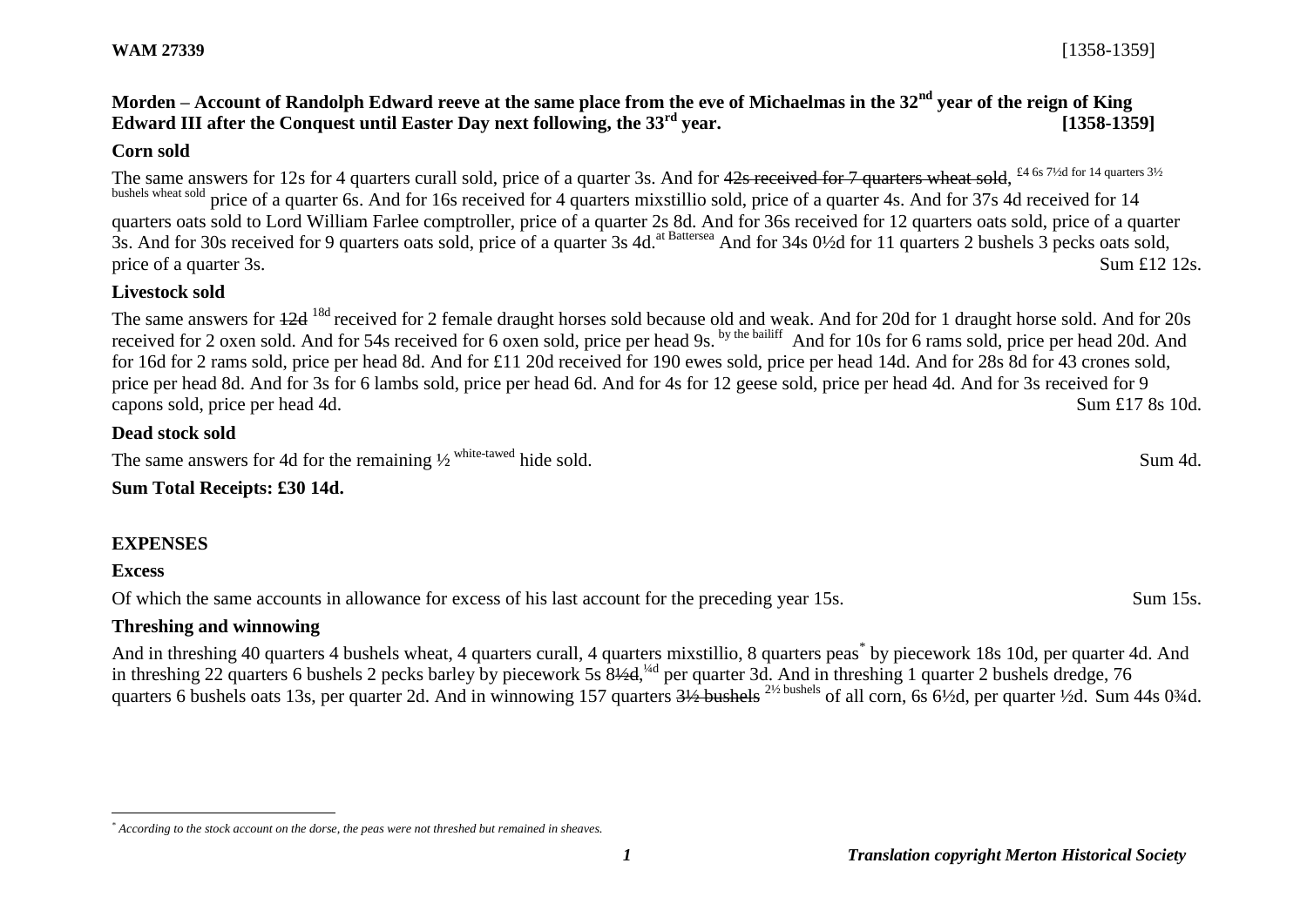**WAM 27339** [1358-1359]

## **Foreign Expenses**

And in expenses of various purveyors coming to the same place on occasions 3s 4d. And in [carrying] 5 quarters 4 bushels barley as far as Westminster with boat-hire and sacks hired 2s 3½d, per quarter 5d. And in carrying 7 quarters oats as far as Westminster with boat-hire and sacks hired 2s 4d, per quarter 4d. And in gratuity [*curialiter*] given to the granger for his labour 3s. Sum 10s 11<sup>1</sup>/2d.

# **Expenses of Auditors**

And in expenses of the auditors for auditing the preceding year's account 2s. And for this year 4s. Sum 6s.

#### **Cash Deliveries**

And in cash delivered to brother R Merston treasurer for corn and stock sold £9 4s by 1 tally. Sum £9 4s. Sum £9 4s.

## **Sum of all expenses and deliveries £13 0¼d.** And he owes

£17 13¾d. Of which is allowed to the same for excess of the Rectory 17½d … this year. And he owes £16 19s 8¼d.

**Note: that this manor is leased at farm to Thomas de Parham for a term of 20 years, each year for £10, this year the first.**

### **DORSE**

| <b>Morden</b>                          | Issues of the grange at the same place by struck measure except the heaped eighth bushel, $33^{rd}$ year                                                                                                                                                                                                                                                                                                                                                                                                                                                                                                                                                                                                                                                                                                                                                                                                                                                                                                                                                                                                                                                                                                                                                                                                                   |
|----------------------------------------|----------------------------------------------------------------------------------------------------------------------------------------------------------------------------------------------------------------------------------------------------------------------------------------------------------------------------------------------------------------------------------------------------------------------------------------------------------------------------------------------------------------------------------------------------------------------------------------------------------------------------------------------------------------------------------------------------------------------------------------------------------------------------------------------------------------------------------------------------------------------------------------------------------------------------------------------------------------------------------------------------------------------------------------------------------------------------------------------------------------------------------------------------------------------------------------------------------------------------------------------------------------------------------------------------------------------------|
| for 3-fold plus 1<br>quarter 2 bushels | Wheat he answers The same answers for 40 quarters 4 bushels wheat received of issue of the grange by struck measure except the heaped eighth bushel,<br>threshed by piecework. And for 1 quarter 2 bushels of increment of heaped measure. And for 4 quarters curall received of the same issue<br>by the aforesaid measure threshed by labour service. And for 1 bushel of increment of heaped measure. Sum 45 quarters 7 bushels.<br>Of which delivered to Thomas Parham with farm of the manor of Morden 25 quarters wheat. This is cancelled because the same is in the hands of Thomas<br>Parham farmer of the same manor until the end of the 20th year. And in sale as within 11 quarters of which 4 quarters curall. And in gain given for the same 2<br>bushels 3 pecks. This is cancelled because below And in livery of Randolph Edward from Michaelmas until Easter for 30 weeks 1 quarter 7<br>bushels, taking per week 1/2 bushel. In sale as within 18 quarters 31/2 bushels. of which 4 bushels curall And in profit to the merchants for the same of<br>the heaped eighth bushel 41/2 bushels. Sum 38 quarters 5 bushels 3 pecks. <sup>20 quarters 7 bushels</sup> And there remains 7 quarters 5 bushels 1 peck <sup>25</sup> quarters in the hands of Thomas de Parham farmer until the end of the 20th |
| Mixstillio he                          | The same answers for 4 quarters mixstillio received of issue by the aforesaid measure. And for 1 bushel of increment. Sum 4 quarters 1                                                                                                                                                                                                                                                                                                                                                                                                                                                                                                                                                                                                                                                                                                                                                                                                                                                                                                                                                                                                                                                                                                                                                                                     |
| answers for 2-fold                     | bushel.                                                                                                                                                                                                                                                                                                                                                                                                                                                                                                                                                                                                                                                                                                                                                                                                                                                                                                                                                                                                                                                                                                                                                                                                                                                                                                                    |
| plus $1\frac{1}{2}$ bushels.           | Of which in sale as within 4 quarters. And in gain given for the same 1 bushel. Sum as above. And it balances.                                                                                                                                                                                                                                                                                                                                                                                                                                                                                                                                                                                                                                                                                                                                                                                                                                                                                                                                                                                                                                                                                                                                                                                                             |
| <b>Peas</b>                            | The same answers for 8 quarters peas received by estimation in sheaves made by bailiff of Westminster for a fixed profit and the                                                                                                                                                                                                                                                                                                                                                                                                                                                                                                                                                                                                                                                                                                                                                                                                                                                                                                                                                                                                                                                                                                                                                                                           |
| he answers for 3-                      | aforesaid Thomas Parham farmer. Sum 8 quarters.                                                                                                                                                                                                                                                                                                                                                                                                                                                                                                                                                                                                                                                                                                                                                                                                                                                                                                                                                                                                                                                                                                                                                                                                                                                                            |
| fold plus 4 bushels                    | And delivered to the said Thomas by indenture there remains 8 quarters peas for the use of the said Thomas above, price of a quarter of peas 4s.                                                                                                                                                                                                                                                                                                                                                                                                                                                                                                                                                                                                                                                                                                                                                                                                                                                                                                                                                                                                                                                                                                                                                                           |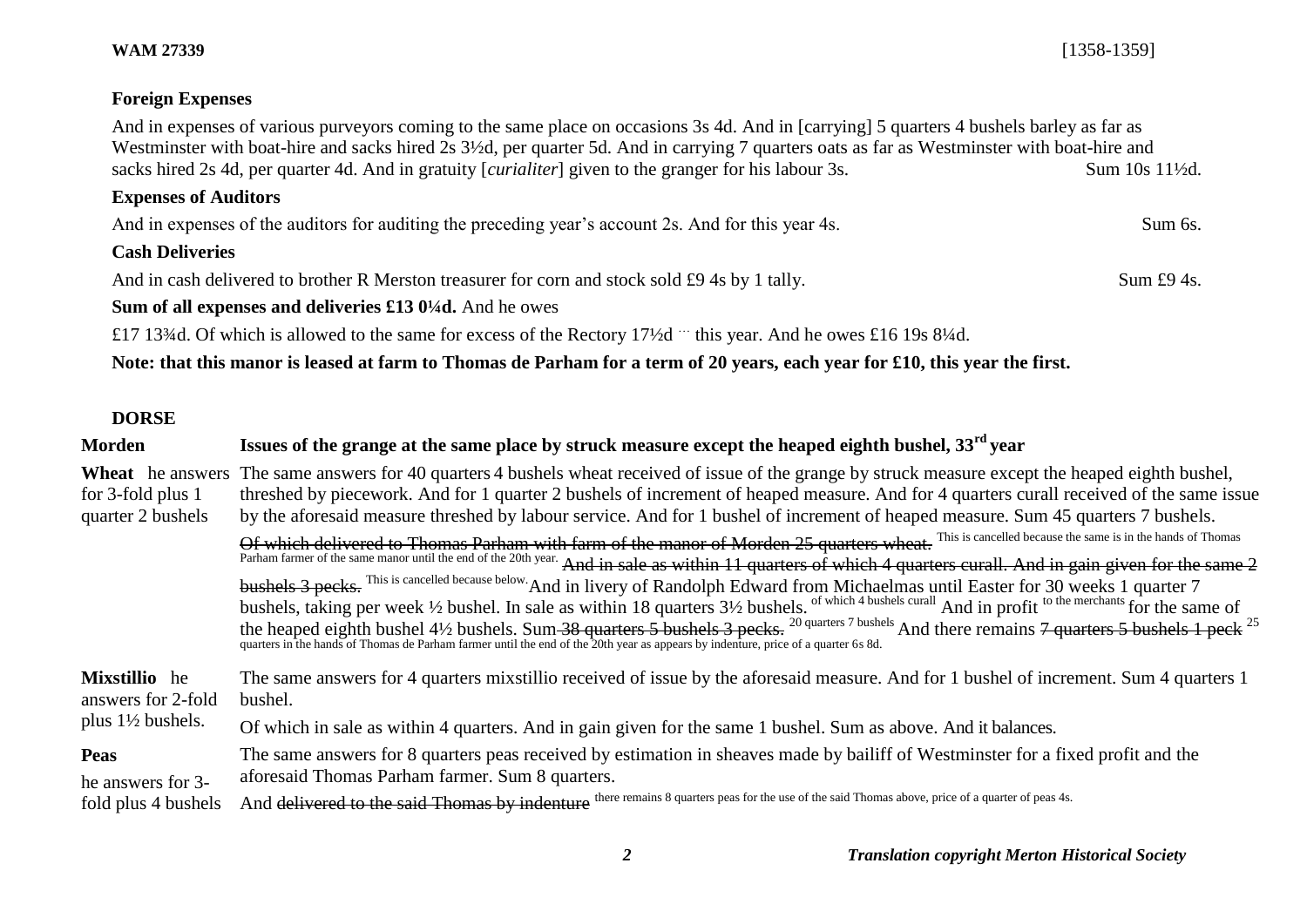| <b>Barley</b><br>he answers for 3-                             | The same answers for 22 quarters 6½ bushels barley received of issue by the same measure threshed by piecework. And for 5 bushels 2<br>pecks of increment of heaped measure. Sum 23 quarters 4 bushels.                                                                                                                                                                                                      |
|----------------------------------------------------------------|--------------------------------------------------------------------------------------------------------------------------------------------------------------------------------------------------------------------------------------------------------------------------------------------------------------------------------------------------------------------------------------------------------------|
|                                                                | fold plus 6½ bushels Of which delivered to brother J Asshwell keeper of the granary at Westminster 5 quarters 4 bushels by 1 tally carried by hired cart. And delivered to the said Thomas with farm of the manor 18 quarters.<br>And there remain 18 quarters, price of a quarter 5s.                                                                                                                       |
| <b>Dredge</b><br>he answers for 3-<br>fold minus 3 pecks       | The same answers for 1 quarter 2 bushels dredge received from issue. And for 1 peck of increment of heaped measure. Sum 1 quarter 2<br>bushels 1 peck. And the whole delivered to oats below because low-grade [debil]. And it balances.                                                                                                                                                                     |
| $\mathbf{Oats}^{\dagger}$<br>he answers for 3-<br>fold minus 9 | The same answers for 76 quarters 6 bushels oats received of issue by struck measure except the heaped eighth bushel, threshed by<br>piecework. And for 2 quarters 3 bushels of increment of heaped measure. And for 1 quarters 2 bushels 1 peck received above of dredge.<br>Sum 80 quarters 3 bushels 1 peck.                                                                                               |
| quarters 3 bushels                                             | Of which delivered to the aforesaid Thomas with farm of the manor by indenture 25 quarters. And in fodder for horses of purveyors of<br>the lord King and the Queen and others on occasions 5 bushels. And delivered to brother J Assh keeper of the granary of Westminster 7 quarters carried by hired carts. And in sale as within $35$ quarters. <sup>46 quarters 2 bu</sup><br>price of a quarter 3s 4d. |
|                                                                | <b>LIVESTOCK ACCOUNT</b>                                                                                                                                                                                                                                                                                                                                                                                     |
| <b>Carthorses</b>                                              | The same answers for 2 carthorses from the remaining. Sum 2. And delivered to the said Thomas with the farm of the manor. And there<br>remain 2 carthorses in the hands of the farmer, price per head 8s.                                                                                                                                                                                                    |
| <b>Draught horses</b>                                          | The same answers for 3 draught horses from the remaining. Sum 3. And sold within. And it balances.                                                                                                                                                                                                                                                                                                           |
| Oxen                                                           | The same answers for 16 oxen from the remaining. Sum 16.                                                                                                                                                                                                                                                                                                                                                     |
|                                                                | Of which delivered to the said Thomas with the farm of the manor 8. And in sale as within 8. And there remain 8 oxen in the hands of the said Thomas de<br>Parham, price per head 11s by the aforesaid indenture.                                                                                                                                                                                            |
| <b>Hides</b>                                                   | The same answers for $\frac{1}{2}$ white-tawed hide from the remaining. And sold within. And it balances.                                                                                                                                                                                                                                                                                                    |
| Rams                                                           | The same answers for 8 rams from the remaining. <sup>before shearing</sup> Sum 8. And sold within before shearing. And it balances.                                                                                                                                                                                                                                                                          |
| Ewes                                                           | The same answers for 233 ewes from the remaining. Sum 233. And sold within. And it balances.                                                                                                                                                                                                                                                                                                                 |
| Lambs                                                          | The same answers for 6 lambs from the remaining. Sum 6. And sold within in October. And it balances.                                                                                                                                                                                                                                                                                                         |
| <b>Geese</b>                                                   | The same answers for 20 geese from the remaining, of which 1 gander and 4 breeding females. Sum 20.                                                                                                                                                                                                                                                                                                          |

 *† The entry for oats is on a separate membrane sown onto the side of the roll.*